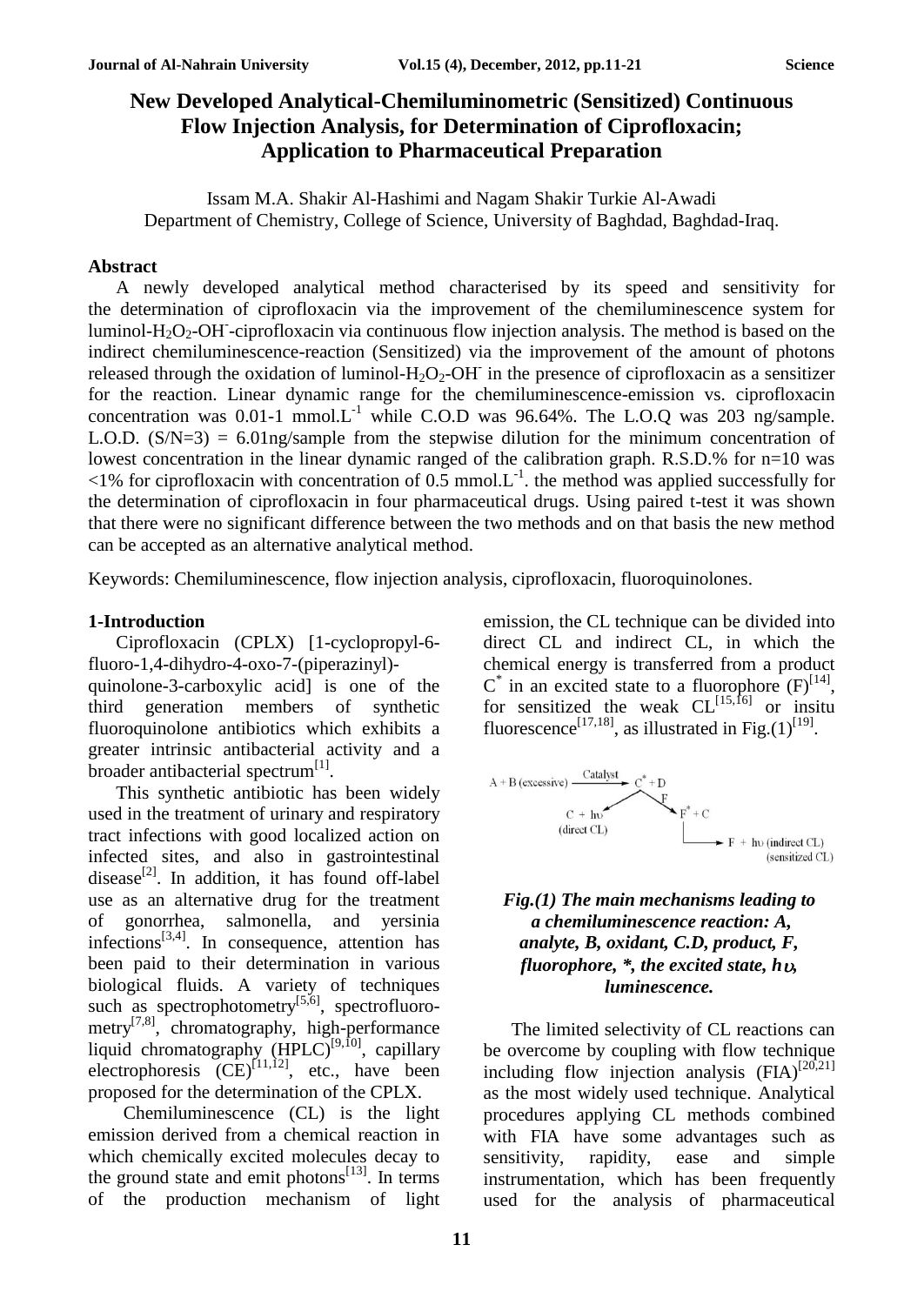compounds $^{[22,23]}$ . . A method for the determination of ciprofloxacin, norfloxacin and ofloxacin was described based on the enhancement by these compounds for the weak CL from tris (2,2`bipyridyl) ruthenium(II)-Ce(IV) in sulfuric acid medium<sup>[24-26]</sup>.

The peroxy nitrous acid system, obtained by acidified  $H_2O_2$  plus nitrite, was proposed for the determination of  $\text{CPLX}^{[27]}$  in pharmaceutical preparations. A CL-FIA method based on the sensitizing effect of fluoroquinolones including ofloxacin, norfloxacin, ciprofloxacin and lomefloxacin on the CL reaction of cerium (IV)-sulfite was described for determination of fluoroquinolones in pharmaceutical preparations<sup>[28]</sup>.

The use of  $Ru(bipy)_{3}$ - $\text{Ru(bipy)}$ <sub>3</sub>-<sup>2+</sup>Ce(IV)sulfuric acid system $^{[29]}$  was described for the determination of fluoroquinolones by enhancement of weak CL. Based on the CL reaction of  $Ce(IV)-SO_3^2$ -sensitized by Tb<sup>3+</sup>-CPLX, a CL method has been described for the determination of CPLX in human serum and urine sample [30].

The main purpose of this work is to establish a simple, sensitive and rapid CL method for the determination of CPLX. The researchers found that CL reaction of luminol- $H_2O_2$ -OH<sup>-</sup> could be sensitized by CPLX. This CL method combined with flow injection technique has been applied for the determination of CPLX in pharmaceutical preparations with satisfactory results.

# **2- Experimental**

# **2-1 Chemicals**

All chemicals used were of analytical reagent grade. Deionized water was used throughout this work. CPLX stock standard solution  $(C_{17}H_{18}FN_3O_3, 331.346,$ SDI, 100 mmol. $L^{-1}$ ) was prepared by dissolving 3.858 g/100 ml distilled water. A stock solution of luminol (BDH, 10 mmol. $L^{-1}$ ): 0.17716g in 100 ml of 0.1 mol.L<sup>-1</sup> Na<sub>2</sub>CO<sub>3</sub>. A 100 mmol.L<sup>-1</sup> H<sub>2</sub>O<sub>2</sub> solution (BDH, 30%, 1.1  $g.ml^{-1}$ , 100-volume) was prepared by dilution of 5.15 ml in 500 ml distilled water. Standarized against standard solution of  $KMnO_4$  (100 mmol.L<sup>-1</sup>).

## **2-2- Apparatus and Manifold**

The flow system used for the determination and CL detection of CPLX, shown schematically in Fig.(2). A peristaltic pump: three channels, variable speed (Ismatec, Switzerland). The drug solution was injected through the six-way injection valve (Rheodyne, U.S.A) with a sample loop (0.7 mm i.d., teflone, variable length) which allows mixing of the sample with the reactants (Luminol/OH- $H_2O_2$ ) in the flow cell (100  $\mu$ L. glass). The emitted light was measured by a photomultiplier tube (RCA 931A (Great Britain)). The photomultiplier was operated at (0-1.6) kV, provided by a stable power supply (JOBIN YVON-France). The signal was amplified by amplifier (nA-PA) (united detector technology, U.S.A). The emitted light signal was recorded by a Kompen Sograph Model C1032 recorder (Siemens, Germany, Range (1-500) mV or (1-500) Volt). Peak height was measured for each signal. UV spectra were measured with an UV-Vis. (CARY 100 conc) spectrophotometer (Japan).

## **2-3 Methodology**

The whole manifold system for ciprofloxacin determination via chemiluminescence: Luminol-hydroxide ion-hydrogen peroxide-ciprofloxacin shown in Fig.(2). The manifold system is composed of three lines: first line supplied with hydrogen peroxide  $(5 \text{ mmol.}L^{-1})$  at 2.5 ml.min.<sup>-1</sup>, while the second line is for luminol solution  $5 \times 10^{-3}$  mmol. L<sup>-1</sup> in sodium hydroxide solution at 10 mmol. $L^{-1}$  at 2.4 ml.min.<sup>-1</sup> flow rate. Both line meet at a junction (methyl methacrylate-Y-junction); with an outlet for reactant product (i.e. Lu-OH<sup>-</sup>  $-H<sub>2</sub>O<sub>2</sub>$ ). That gives no CL before the arrival to the reaction cell. The third line represent the carrier stream (distilled water) leading to the injection valve, which allows the use of 83µl and a flow rate of  $2.3 \text{ ml.min}^{-1}$  (loop length 21.5 cm with 0.7 mm I.D). Both outcoming lines meet at the CL reaction cell inlets (flat spiral). The cell is well protected with a black non transparent leather, keeping both the PMT and the CL cell in a close attachment. At the reaction cell a light is emitted through the oxidation of luminol molecule by hydrogen peroxide in alkaline medium and in the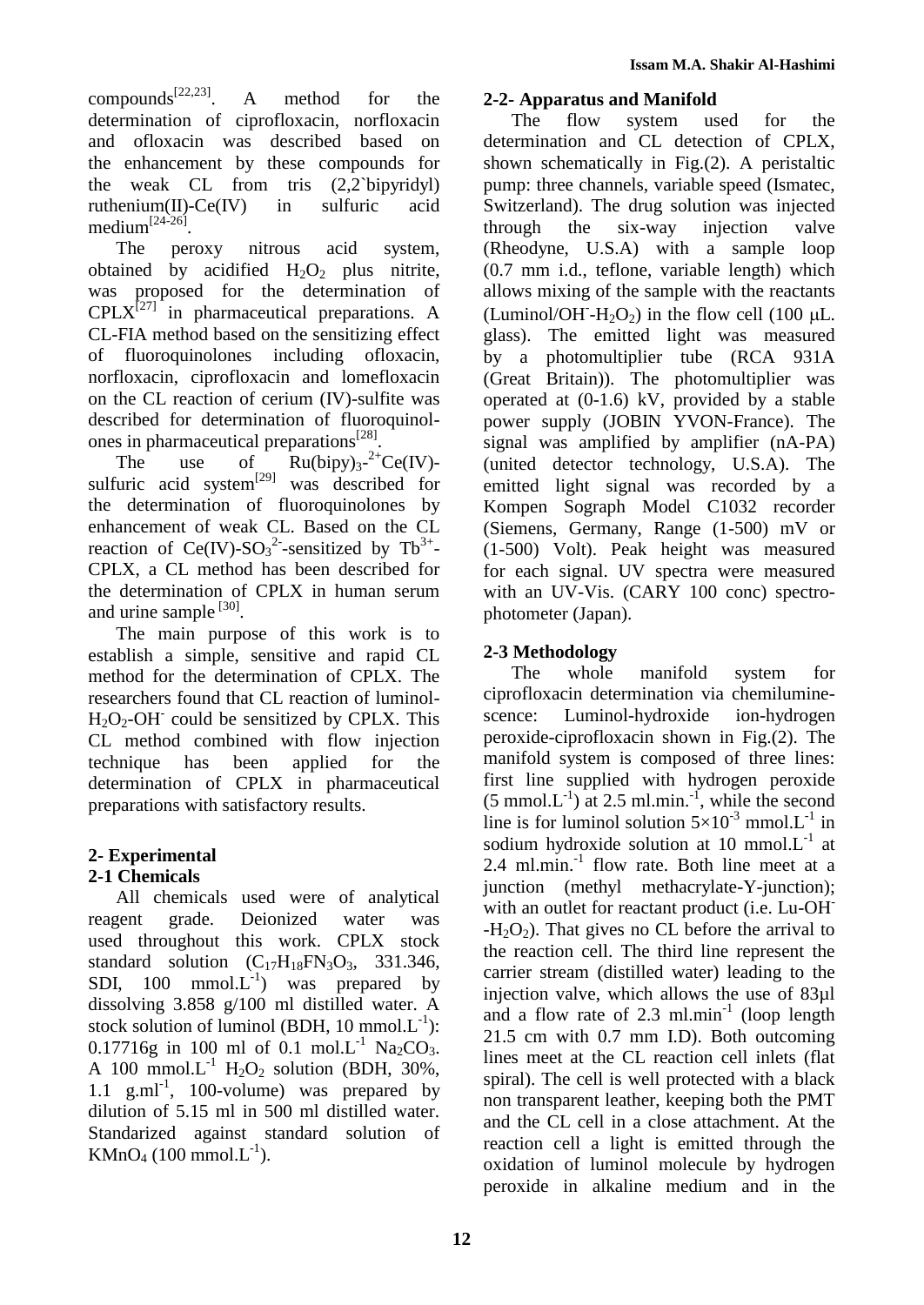#### **Journal of Al-Nahrain University Vol.15 (4), December, 2012, pp.11-21 Science**

presence of ciprofloxacin molecule as a sensitized as a result of recieving CL energy released from the excited ionic species from the oxidation product of luminol. The proposed suggested mechanism for energy transfer from excited electronic state (non radiative step) to an acceptor fluorophore (ciprofloxacin) which releases light (does not participate in chemical reaction) i.e addition of energy transfer with the shift of CL from the blue to a longer wave length. That was proved practically and spectroscopically as follows<sup> $(19,30)$ </sup>:



### **3- Results and discussion 3-1- Spectroscopic Study of Chemiluminescence System**

Fig.(3 a,b,c,d) shows the various spectrum obtained for CPLX, Lu-OH or Lu-OH- $H_2O_2$ , Lu-H<sub>2</sub>O<sub>2</sub>-CPLX and Lu-OH<sup>-</sup>-H<sub>2</sub>O<sub>2</sub>-CPLX it shows the disappearance of both absorption maxima of luminol. It is expected that it might be attributed to the total consumption of luminol solution by the effect of the occurance of CL and the formation of non radiative excited ionic species. Also the appearance absorption maxima at 380 nm which might be attributed to the absorption of CPLX molecule and this proves that it does not share in CL but it is an acceptor to CL energy liberated from ionic species.



*Fig.(2) Schematic diagram of flow injection CL analysis system. P, peristaltic pump; V, injection valve; C, flowing cell; PMT, photomultiplier tube; AMP, amplifier; HV, high voltage; R, recorder; W, waste.*





#### **3-2-Optimization of Experimental Condition**

A series of experiments were conducted to establish the conditions for the production of maximum CL emission for  $\text{Lu-OH-H}_2\text{O}_2$ -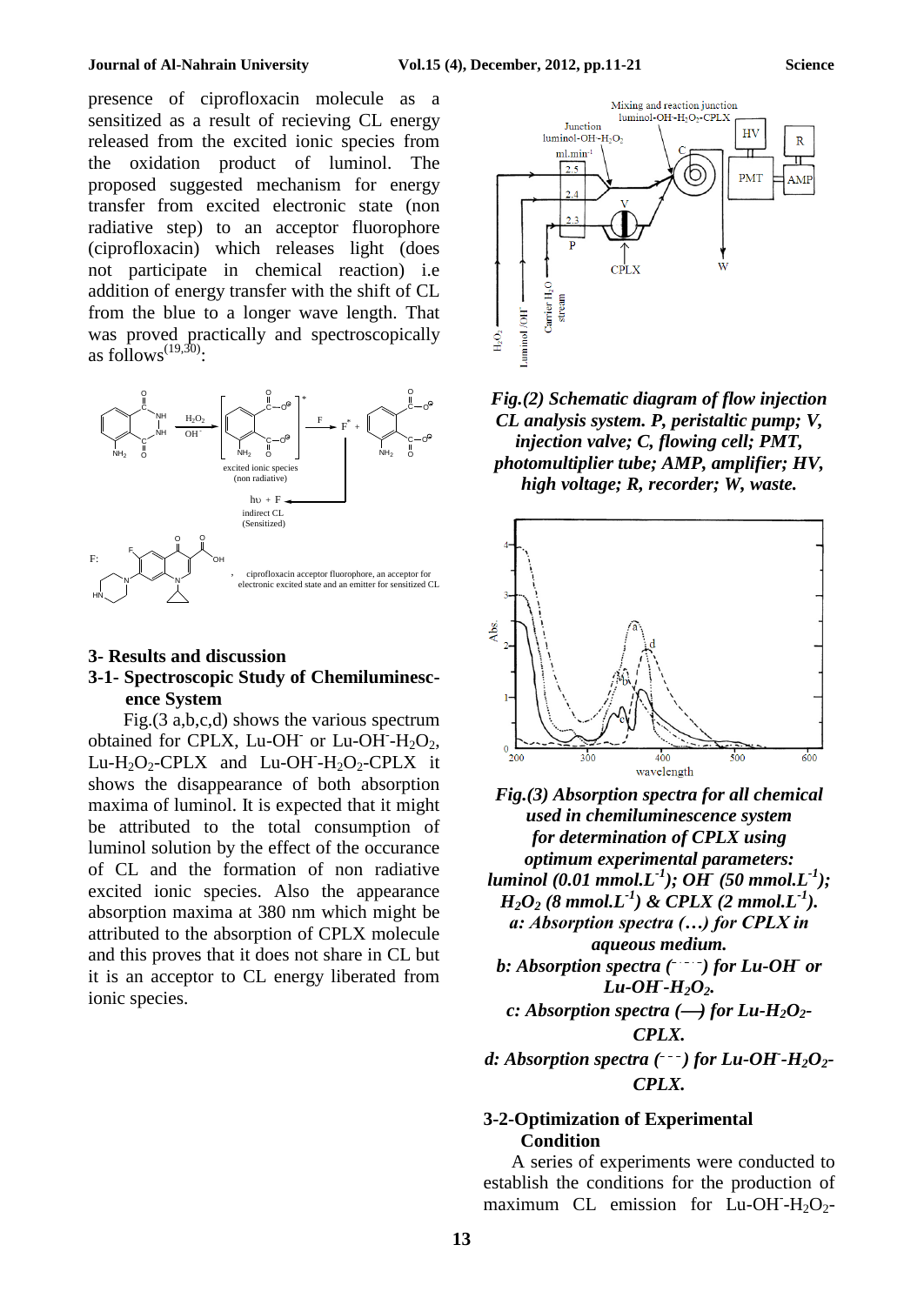CPLX. The chemical variables such as concentration of reagents used for the CL reaction and some physical variables, including flow rate, sample volume were investigated, respectively.

## **3-2-1- Chemical Variables 3-2-1-1- Effect of Luminol Concentration**

Series of solutions were prepared for the range of 0-0.1 mmol. $L^{-1}$  in 50 mmol. $L^{-1}$  of NaOH using preliminary concentration of  $H_2O_2$  8 mmol. $\hat{L}^{-1}$ , 2 mmol. $L^{-1}$  of a choosen concentration of CPLX and a sample volume of 100 µl on the carrier stream of distilled water, each measurement was repeated for three times at a repeatability of  $\langle 1.5\% \rangle$ . Fig.(4) was obtained and it was noticed that  $5\times10^{-3}$  mmol.L<sup>-1</sup> was the optimum and best concentration for luminol.



*Fig.(4) Effect of variation of luminol conc<sup>n</sup> . on CL. emission for Lu-OH- -H2O2-CPLX.*

#### **3-2-1-2- Effect of NaOH Concentration**

Since the CL system for CPLX depend on the basic medium of NaOH, and on this basis series of solutions were prepared for 0-100 mmol. $L^{-1}$  using the optimum luminol concentration  $5\times10^{-3}$  mmol.L<sup>-1</sup> and an experimental concentration of  $H_2O_2$  8mmol. $L^{-1}$ and for two variable concentration of CPLX 1, 2 mmol. $L^{-1}$  with 100  $\mu$ l sample volume. Fig.(5-A) was obtained explaining the increase in the emission of CL light with the increase of NaOH for the range  $1-10$  mmol. $L^{-1}$ , followed by a decrease in CL light at high concentration of NaOH (i.e.  $>10$  mmol.L<sup>-1</sup>) examplified by the decrease in peak height (Fig. (5-B)), followed by the broadening in peak maxima and its deformation with a tailing of the peak.

Therefore  $10 \text{ mmol.}L^{-1}$  was choosen as optimal concentration of alkaline medium for the presence of CPLX as a sensitizer.



*Fig.(5) Effect of variation of sodium hydroxide solution concentration on: A: Chemiluminescence intensity using 1 & 2 mmol.L-1 CPLX. B: Height and profile of responses using optimum sodium hydroxide 10 mmol.L-1*

#### **3-2-1-3- Effect of H2O<sup>2</sup> Concentration**

Using optimum concentration of luminol solution  $5\times10^{-3}$  mmol.L<sup>-1</sup> in 10 mmol.L<sup>-1</sup> of NaOH and preparing series of diluted solutions of hydrogen peroxide  $(0-20)$  mmol. $L^{-1}$ . At sample volume of 100  $\mu$ L with 2 mmol. $L^{-1}$  of CPLX Fig.(6) was obtained explaining the increase in emission of CL light with the increase of  $H_2O_2$  for 1-5 mmol. L<sup>-1</sup>, and at concentration  $> 5$  mmol. L<sup>-1</sup>. It was noticed that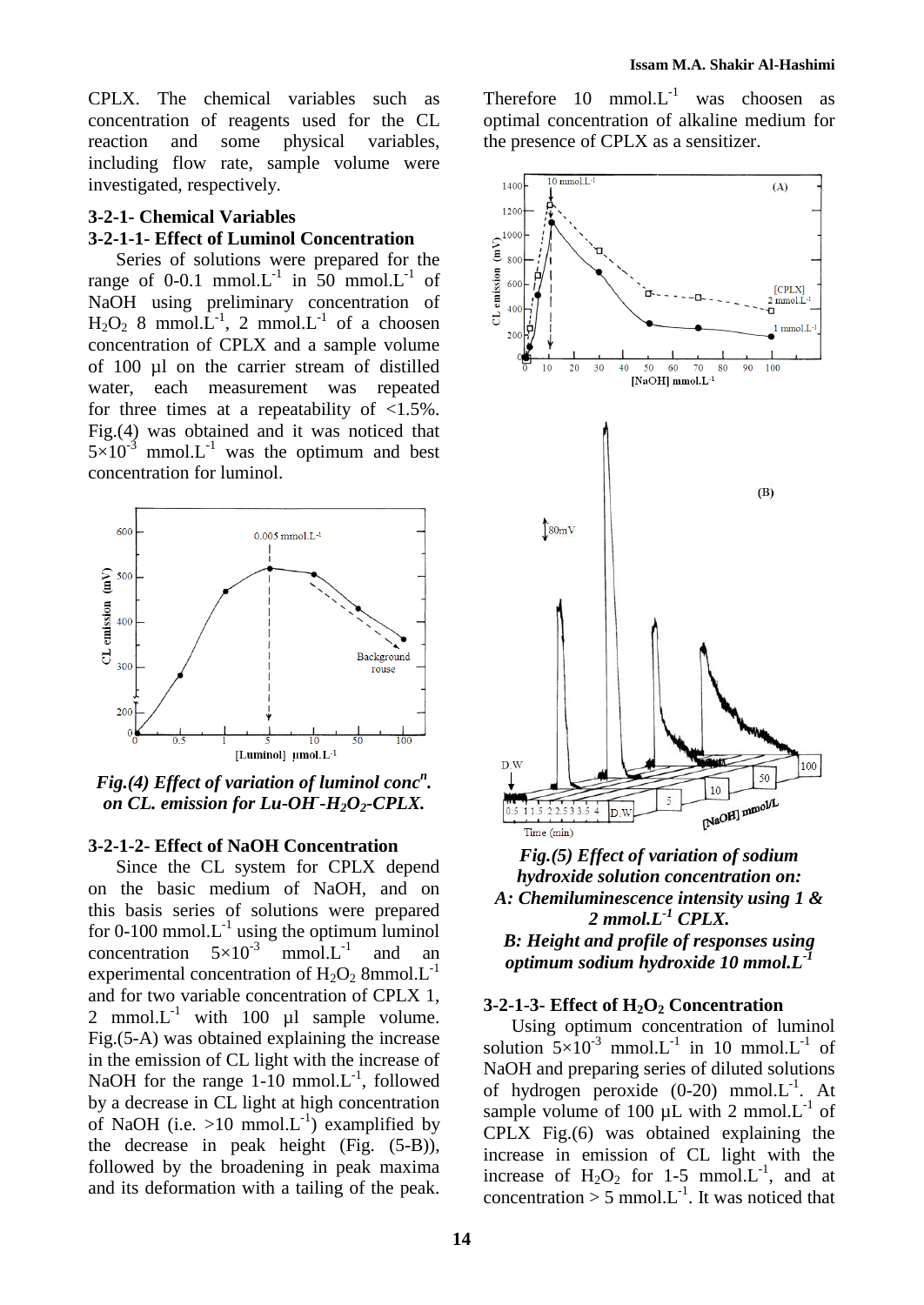the obtained response was irregular disturbed due to the merging with each other. It is expected that this may be due to the increase of the breakdown of the luminol molecule and the stimulation of constant CL in front of the detector; followed by the occurance of saturation of the PMT. On this basis and on the compromise between the economy of the consumption of chemical material and to obtain high CL intensity. 5 mmol. $L^{-1}$  was choosen as the best concentration of  $H_2O_2$  for the oxidation of luminol in alkaline medium and liberation of ionic species.



*Fig.(6) Effect of variation of hydrogen peroxide on CL. intensity for Lu-OH- -H2O2- CPLX system for 100 µl sample volume.*

#### **3-2-2- Physical Variables**

#### **3-2-2-1- Effect of Flow Rate on CL Emission**

Using optimum concentration for CL system with  $CPLX$  (2 mmol. $L^{-1}$ ) and the injected sample volume of 100 µL at a variable flow rate as tabulated in Table (1).

It was noticed that at low flow rate there is an increase in dilution and dispersion due to the diffusion of light segment in CL cell due to the added volume from reagent solution Lu-OH<sup>-</sup>H<sub>2</sub>O<sub>2</sub> at the junction point, mixing the reactant, leading to an increase of light segment which might cause an increase in base  $\Delta t_B$  as shown in Fig. (7-A). while at higher speed  $> 35$  (indication approximate), although the effect of physical parameter was not very crucial on the light segment thus obtaining regular responses and sharp maxima, but it is not very high due to the departure of the reactant from measuring cell prior to the completion of CL reaction therefore an indication approximate of 35 was used to obtain a maximum luminescence light and lesser  $\Delta t_B$  as shown in Fig. (7-B).

The time from the departure of sample segment from injection value reaching to the measuring cell takes 21 seconds.

|                                                               |          | Flow rate ml.min. <sup>-1</sup> |                          | $CL$ .                      | <b>Peak base</b>            |                                  |       |
|---------------------------------------------------------------|----------|---------------------------------|--------------------------|-----------------------------|-----------------------------|----------------------------------|-------|
| Peristaltic pump<br>speed (indication<br><i>approximate</i> ) | $H_2O_2$ | Luminol/OH                      | Carrier<br><i>stream</i> | emission<br>$n=3$ y<br>(mV) | width $\Delta t_R$<br>(sec) | <b>Estimated</b><br>$\Delta t_B$ | (sec) |
| 5                                                             | 0.9      | 0.6                             | 0.7                      | 400                         | 60                          | 58.90                            | 39    |
| 10                                                            | 1.0      | 0.8                             | 0.9                      | 592                         | 54                          | 54.15                            | 36    |
| 15                                                            | 1.4      | 1.0                             | 1.2                      | 624                         | 50                          | 49.39                            | 33    |
| 20                                                            | 1.8      | 1.4                             | 1.6                      | 640                         | 44                          | 44.60                            | 30    |
| 25                                                            | 1.9      | 1.7                             | 1.8                      | 880                         | 39                          | 39.88                            | 27    |
| 30                                                            | 2.1      | 2.0                             | 1.9                      | 1100                        | 35                          | 35.12                            | 24    |
| 35                                                            | 2.5      | 2.4                             | 2.3                      | 1230                        | 30                          | 30.36                            | 21    |
| 40                                                            | 3.1      | 2.9                             | 2.5                      | 1090                        | 24                          | 25.61                            | 15    |
| 45                                                            | 3.4      | 3.0                             | 2.9                      | 840                         | 21                          | 20.84                            | 12    |
| 50                                                            | 3.8      | 3.3                             | 3.2                      | 790                         | 18                          | 16.09                            | 9     |

*Table (1) Effect of the variation of flow rate on CL-system: Luminol-OH- -H2O2-CPLX.*

*t= time from the departure of sample segment from injection valve reaching to the measuring cell.*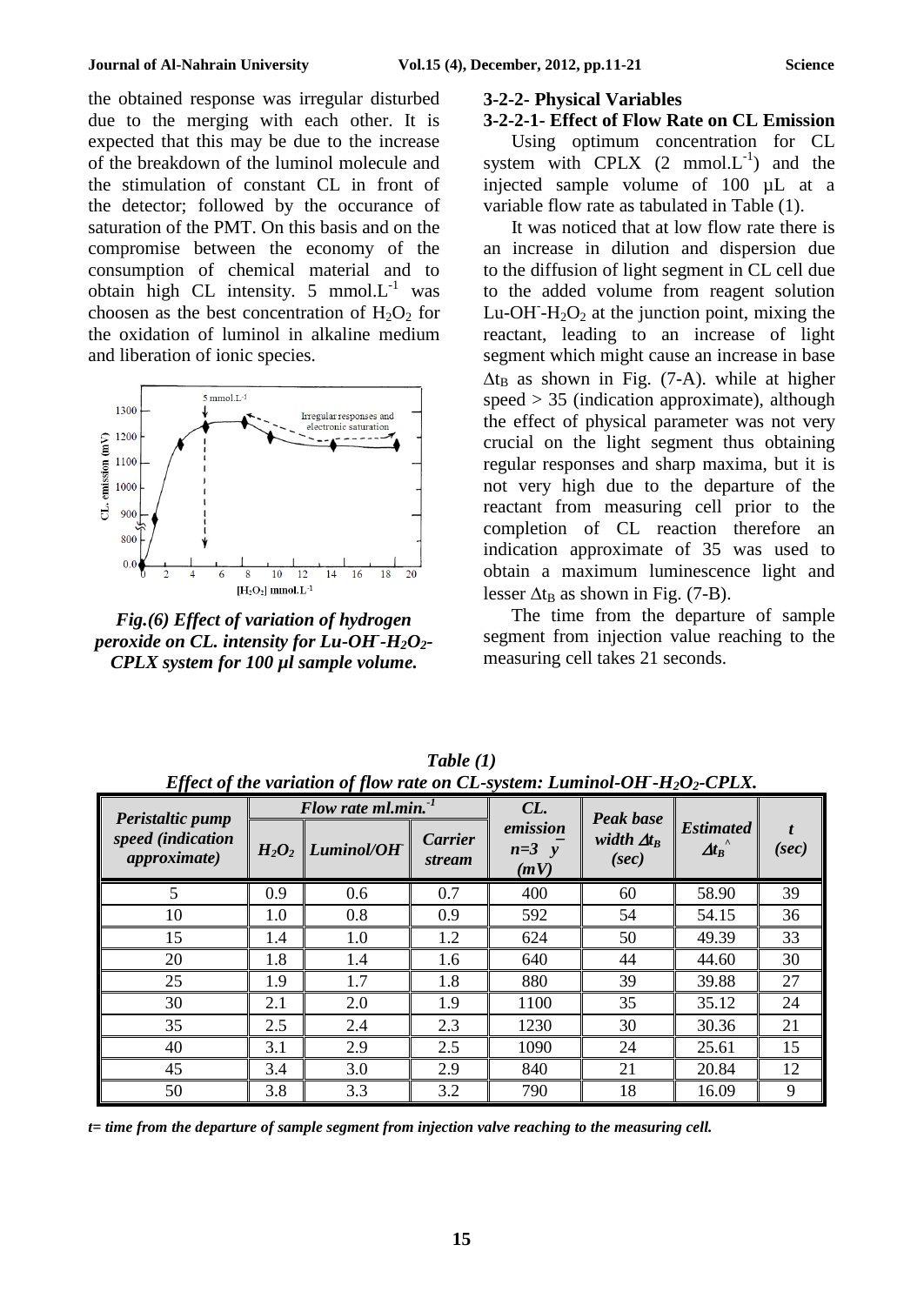

### *Fig.(7) Effect of variation of flow rate on: A: CL-time profile of chemiluminescene response. B*: on emission response ( $\circ$ — $\circ$ ) and on base *width*  $(\Delta t_B)$  ( $\rightarrow \rightarrow$ ).

#### **3-2-2-2- Effect of Sample Volume**

Using the optimum parameters achieved in previous section. Variable sample volumes (70, 80, 83, 90, 100) µL were injected using open valve mode i.e. allowance for continuous purge of sample from the sample loop in the injection valve. The data obtained were plotted as shown in Fig. (8A). showing that the optimum sample volume is 83µL given regular clear chemiluminescence response. Using larger volume i.e  $> 83 \mu L$  even though it gave a slight higher response but it was characterized with the width of their peak maxima which was most probably attributed to continuous long time duration of chemiluminescence as shown in Fig.(8B).

#### **3-2-2-3- Effect of Purge Time**

Using different purge time for the sample segment i.e. using 3 to 15 seconds allowed time for the carrier to pass through the injection valve in inject mode; and after that allowed time the injection valve is returned to the load position. The volume of sample was 83 µL. Fig.(9) shows the continuation of the increase in emission with the increase of injection time up to 8 seconds. Then followed by a decrease with the increase of injection time. The decrease in emission when using less than 8 seconds was attributed to the incomplete purge of the sample from sample loop in the injection valve. Above 8 seconds the decrease was attributed to the resistance of flow due to the passage through the injection valve.



*Fig.(8) Effect of variation of sample volume segment of CPLX on: A: Chemiluminescence emission. B: Response profile.*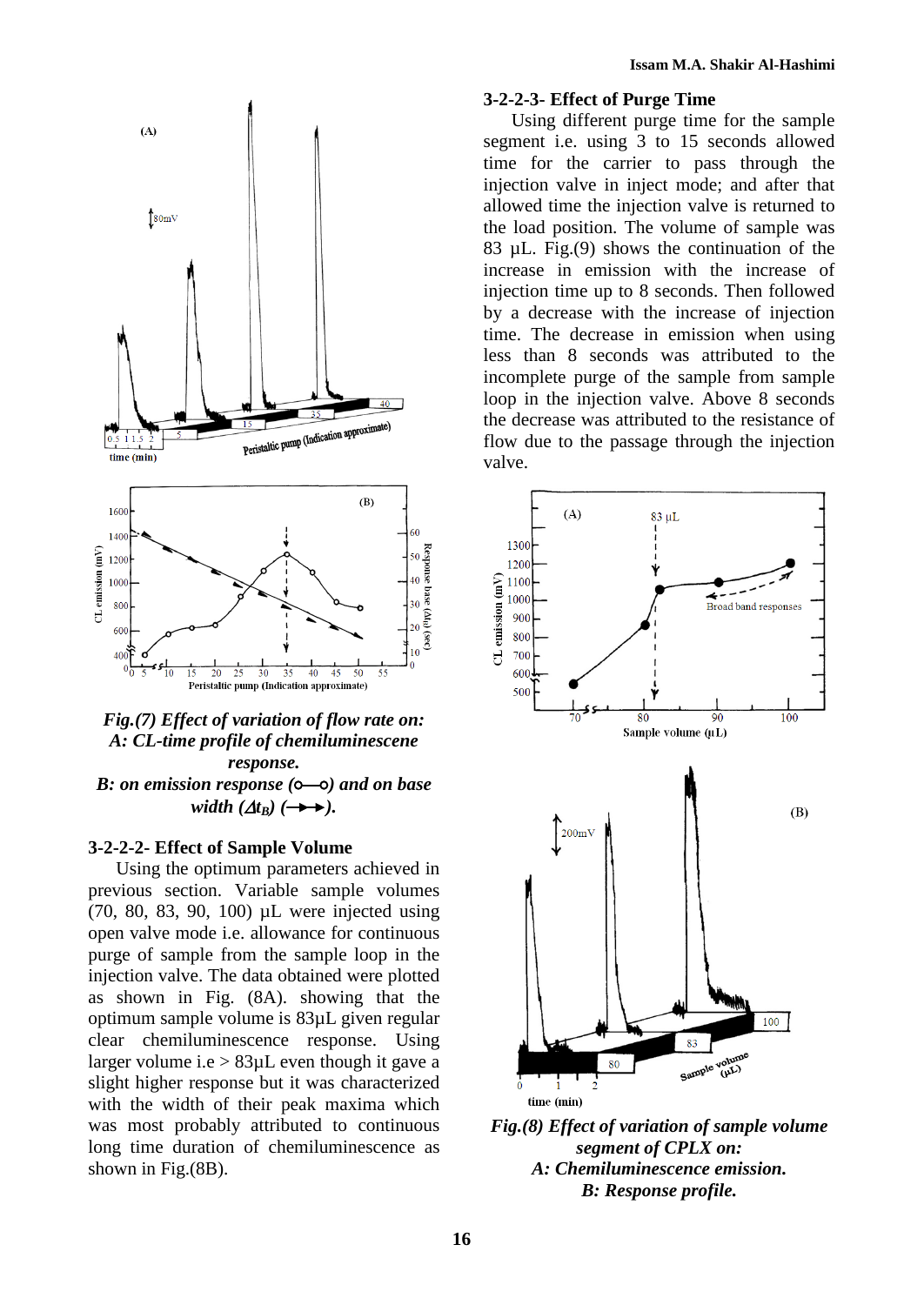

*Fig.(9) Effect of variation of injection time on chemiluminescene using optimum parameter.*

## **3-3-Performance of CPLX Measurement System**

Fixing all the achieved parameters whether it is physical or chemical. A series of solutions for CPLX  $0.01-5$  mmol.L<sup>-1</sup> were prepared, a calibration graph for the variation of CL emission with CPLX for 0.01-1 mmol. $L^{-1}$  as shown in Fig.(10). Above 1 mmol. $L^{-1}$  the value for r will deviate from linearity due to the appearance of two peaks as shown in Fig.(11). The first peak is due to the remaining chemiluminescence that was created from the reaction, while the second peak might be probably due to fluorescence created by the cleavage the molecule of CPLX with the insitu fluorescence created by the cheniluminescence as internal source of radiation. The obtained results were tabulated in Table (2A), using recent advanced statistical treatment as tabulated in Table (2B).

*Table (2A) Summery of calibration graph results for the determination of CPLX using Lu-OH- -H2O2-CPLX.*

| Measured <sup>1</sup><br>[CPLY]<br>$mmol.L$ <sup>-1</sup> | $ICPLX$ ]<br>range for<br>$n=10$<br>$mmol.L$ <sup>-1</sup> | $y^{\wedge}(mV)=atS_a t+b \pm S_b t$<br>$[CPLX]mmol.L-1$ at<br>confidence interval 95%,<br>$n-2$ | $\frac{r}{r^2}$ % | $t_{cal}$<br>$ r  \sqrt{n-2}$<br>$t_{tab.}$<br>$\sqrt{1-r^2}$<br>at 95%, n-2 |  |
|-----------------------------------------------------------|------------------------------------------------------------|--------------------------------------------------------------------------------------------------|-------------------|------------------------------------------------------------------------------|--|
| $0.01 - 5$                                                | $0.01 - 1$                                                 | 222.92±71.67+913.92<br>$±138.84$ [CPLX]<br>mmol.L                                                | 0.9831<br>96.64%  | 2.306 < 15.17                                                                |  |

*Table (2B) ANOVA for linear equation results.*

| <b>Source</b> | Sum of<br>squares | $\boldsymbol{D}_f$ | Mean<br>square | $F_{stat} = S_1^2 / S_0^2$ |
|---------------|-------------------|--------------------|----------------|----------------------------|
| Regr.         | 1070600.5         | $v_1 = 1$          | 1070600.5      |                            |
| Error         | 37172.374         | $v_2 = 8$          | 4646.5467      | 230.408                    |
| Total         | 1107772.9         |                    |                |                            |
| $-$           | .                 |                    |                |                            |

*Since:*  $F_{\text{tab}} = F_{\text{v}_2}^{\text{v}_1} = F_8^1 = 5.32 \ll F_{\text{Stat}} = 230.41$ 

Therefore it can be concluded that there is a strong relation between variation of CPLX conc. on CL-emission.



*Fig.(10) Effect of variation of [CPLX] on chemilumenescence intensity at optimum parameter Lu (5×10-3 mmol.L-1 ), OH-*  $(10 \text{ mmol.} L^{-1})$ ,  $H_2O_2$  (5 mmol. $L^{-1}$ ), flow rate *2.5, 2.4, 2.3 for H2O2, Lu, H2O successively. Sample loop volume of 83µl, allowed permissible time for injection 8 sec.*



### *Fig.(11) Effect of concentration variation of CPLX on response and profile. a) at 1cm/min recorder speed. b) at 6 cm/min recorder speed.*

Limit of detection for CPLX was conducted through four methods as tabulated in Table (3) at injected sample volume of 83µL. Also L.O.Q. was reported.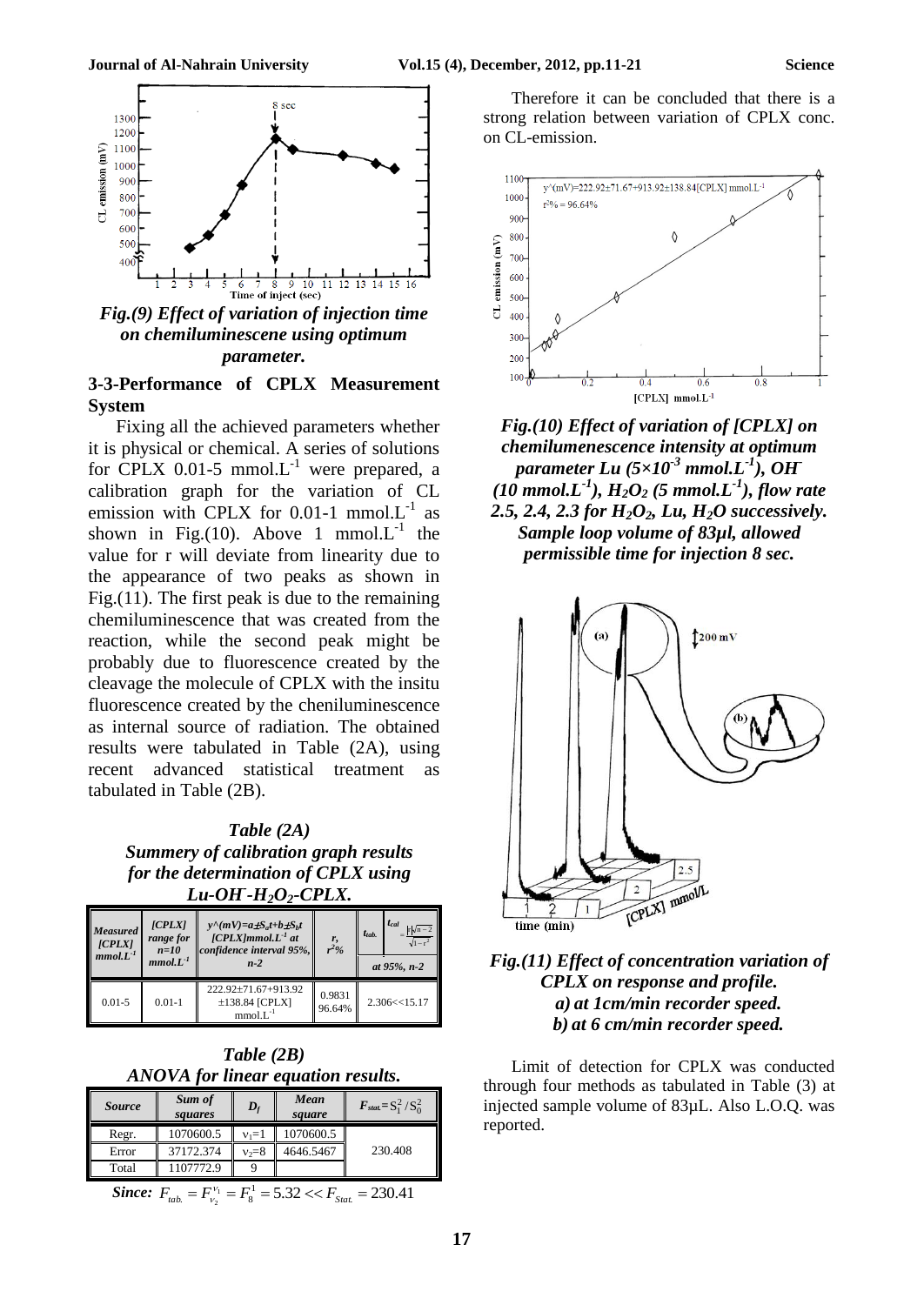| Table $(3)$                                 |
|---------------------------------------------|
| Limit of detection of CPLX at optimum       |
| parameter for $Lu$ - $OH$ - $H_2O_2$ -CPLX. |

| <b>Gradual</b><br>dilution for the<br>minimum<br>conc. | dilution<br>factor<br>(df) | <b>Based on</b><br><b>Based on</b> the value of<br>slope<br>$3S_B$<br>slope | Linear<br>equation<br>$y^{\wedge}(mV) =$<br>$v_R + 3S_R$ | $L.O.Q=y^{\wedge}(mV)=y_B+$<br>$10S_h$<br>$S_R = 0.58$ |  |
|--------------------------------------------------------|----------------------------|-----------------------------------------------------------------------------|----------------------------------------------------------|--------------------------------------------------------|--|
| 16.01 <sub>ng</sub>                                    | $0.873$ ng                 | 1.05 <sub>ng</sub>                                                          | $7.16\mu$ g                                              | $203$ ng/83 $\mu$ L                                    |  |

*df =18.35*

*x= value of L.O.D. based on slope S<sup>B</sup> = standard deviation of blank solution*  $y_B$ = average response for the blank solution (equivalent to *intercept in straight line equation L.O.D = limit of detection L.O.Q = limit of quantitation*

The value of R.S.D% for some selected concentration of CPLX (n=10) tabulated in Table (4).

*Table (4) Repeatability of CPLX results.*

| [CPLX]<br>$mmol.L^{-1}$ | $y_i$<br>$(n=10)$<br>mV | $\sigma_{n-1}$ | Repeatability<br>$R.S.D.$ % | $\sigma_{n-1}$<br>$y_i \pm t_{\frac{0.05}{2}}, \frac{1}{\sqrt{n}}$<br>$(t_{\frac{0.05}{}}$ , n - 1 = 2.262) |
|-------------------------|-------------------------|----------------|-----------------------------|-------------------------------------------------------------------------------------------------------------|
| 0.09                    | 312                     | 1.89           | 0.61                        | $312 \pm 1.35$                                                                                              |
| 0.5                     | 800                     | 3.28           | 0.41                        | $800 \pm 2.35$                                                                                              |
| 0.9                     | 1000                    | 4.15           | 0.415                       | $1000 \pm 2.97$                                                                                             |

#### **3-4-Analysis of Pharmaceutical Preparation**

The CL-method achieved in this work was used for the analysis of CPLX in four different of pharmaceutical preparation and was compared by UV-method via the measurement of  $\lambda_{\text{max}}$  at 360 nm. Thirteen tablets were weight, crushed and grinded. 285.8 mg  $(0.01 \quad \text{mol} \cdot \text{L}^{-1})$  from each preparation, dissolved in as little water, followed by filteration to get rid of undissolved material followed by dilution to l00 ml; 1.5ml was drawn to each of five 100 ml volumetric flask followed by the addition of gradual volumes of standard CPLX (0, 0.15, 0.35, 0.55, 0.75) ml at 0.1 mol. $L^{-1}$  to obtain (0.15, 0.3, 0.5, 0.7 and 0.9) mmol. $L^{-1}$ . Flask no.1 is the sample flask volume. The measurements were conducted by both methods. Results were mathematically treated for standard addition method. The results were tabulated in Table (5) at confidence interval 95%, and 99%. Paired t-test was used as shown in Table (6). The obtained results indicate clearly that there was no significant difference between newly developed method CL-FIA with the classical UV-method at 95% confidence interval because calculated t value is less than tabulated t value (column 7).

| <b>Sample</b><br>no. | Commercial name<br><b>Content</b><br>Country       | *Confidence interval<br>for average weight<br>$\overline{w} \pm 1.96 \frac{\sigma_{n-1}}{\sqrt{n}}$ at 95% | <b>Sample</b><br>weight<br>$(5.787 \text{ mg})$<br>equivalent<br>to $0.15$<br>$mmol. L-1$ of | <b>Theoretical</b><br>content for<br>the active<br>ingredient at<br>95% & 99% | <b>Equation of standard addition</b><br>curve at 95% for<br>$n-2$<br>$y^{\wedge} = a \pm S_a t + b \pm S_b t x$ | <b>Practical Conc.</b><br>$(mmol.L^{-1})$ and<br>what is equivalent<br>of active<br>ingredient<br>(mg) | <b>Practical content</b><br>of active<br>ingredient at 95%<br>& 99% for $n = \infty$<br>(mg) | <b>Efficiency</b> of<br>determination<br>(Rec. %) |                                     |                  |                            |         |  |                |  |  |  |  |  |  |  |                                     |                 |                            |
|----------------------|----------------------------------------------------|------------------------------------------------------------------------------------------------------------|----------------------------------------------------------------------------------------------|-------------------------------------------------------------------------------|-----------------------------------------------------------------------------------------------------------------|--------------------------------------------------------------------------------------------------------|----------------------------------------------------------------------------------------------|---------------------------------------------------|-------------------------------------|------------------|----------------------------|---------|--|----------------|--|--|--|--|--|--|--|-------------------------------------|-----------------|----------------------------|
|                      |                                                    | $\overline{w} \pm 2.58 \frac{\sigma_{n-1}}{\sqrt{n}}$ at 99%<br>$\left( \mathbf{g} \right)$                | the active<br>ingredient                                                                     | for $n = \infty$<br>(mg)                                                      | $CL$ - $FIA$                                                                                                    |                                                                                                        |                                                                                              |                                                   |                                     |                  |                            |         |  |                |  |  |  |  |  |  |  |                                     |                 |                            |
|                      |                                                    |                                                                                                            | (g)                                                                                          |                                                                               |                                                                                                                 | UV-method                                                                                              |                                                                                              |                                                   |                                     |                  |                            |         |  |                |  |  |  |  |  |  |  |                                     |                 |                            |
| -1                   | Cipropharm<br>$500$ mg<br>Pharma                   | $0.76752\pm0.0053$                                                                                         | $500 \pm 3.45$<br>0.00888                                                                    | 143.36±15.18+1007.58±26.54x                                                   | 0.140<br>5.4012                                                                                                 | $466.84 \pm 0.51$<br>$466.84 \pm 0.67$                                                                 | 93.37%                                                                                       |                                                   |                                     |                  |                            |         |  |                |  |  |  |  |  |  |  |                                     |                 |                            |
|                      | International<br>Jordon                            | $0.76752\pm0.0069$                                                                                         |                                                                                              | $500 \pm 4.49$                                                                | $0.135\pm0.064+0.906\pm0.111x$                                                                                  | 0.143<br>5.5169                                                                                        | 476.84±4.42<br>$476.84 \pm 5.82$                                                             | 95.37%                                            |                                     |                  |                            |         |  |                |  |  |  |  |  |  |  |                                     |                 |                            |
| $\mathfrak{2}$       | Tyflox 250mg<br>$0.35354 \pm 0.0052$<br>Ajanta     | $250 \pm 3.68$<br>0.00818                                                                                  | $163.11 \pm 15.02 + 1114.34 \pm 26.22x$                                                      | 0.149<br>5.748                                                                | $248.45 + 2.60$<br>$248.45 \pm 3.43$                                                                            | 99.38%                                                                                                 |                                                                                              |                                                   |                                     |                  |                            |         |  |                |  |  |  |  |  |  |  |                                     |                 |                            |
|                      | India                                              | $0.35354 \pm 0.0069$                                                                                       |                                                                                              | $250 \pm 4.88$                                                                | $0.166 \pm 0.045 + 1.22 \pm 0.079x$                                                                             | 0.146<br>5.6326                                                                                        | 243.45±4.79<br>243.45±6.31                                                                   | 97.38%                                            |                                     |                  |                            |         |  |                |  |  |  |  |  |  |  |                                     |                 |                            |
| 3                    | Ultraflox<br>$500$ mg                              | $0.72139 \pm 0.0041$                                                                                       | 0.00835                                                                                      | $500 \pm 2.84$                                                                | $180.41\pm9.29+1163.72\pm16.21x$                                                                                | 0.149<br>5.748                                                                                         | $496.63 \pm 3.64$<br>496.63±4.74                                                             | 99.33%                                            |                                     |                  |                            |         |  |                |  |  |  |  |  |  |  |                                     |                 |                            |
|                      | Pharma limited<br>India                            | $0.72139 \pm 0.0054$                                                                                       |                                                                                              |                                                                               |                                                                                                                 |                                                                                                        |                                                                                              |                                                   |                                     |                  |                            |         |  | $500 \pm 3.74$ |  |  |  |  |  |  |  | $0.25 \pm 0.0029 + 1.68 \pm 0.051x$ | 0.153<br>5.9027 | 510.03±2.55<br>510.03±3.36 |
| 4                    | Sipro<br>750 <sub>mg</sub><br>$0.95204 \pm 0.0041$ | 0.00735                                                                                                    | $750 \pm 3.23$                                                                               | 199.18±2.16+1222.54±3.76x                                                     | 0.156<br>6.018                                                                                                  | 779.57+4.44<br>779.57±5.84                                                                             | 103.9%                                                                                       |                                                   |                                     |                  |                            |         |  |                |  |  |  |  |  |  |  |                                     |                 |                            |
|                      | Asia Pharma.<br>Industries<br>Syria                | $0.95204 \pm 0.0054$                                                                                       |                                                                                              |                                                                               |                                                                                                                 |                                                                                                        |                                                                                              | $750 \pm 4.25$                                    | $0.341 \pm 0.018 + 1.83 \pm 0.032x$ | 0.152<br>5.86416 | 759.58±4.06<br>759.58±5.34 | 101.28% |  |                |  |  |  |  |  |  |  |                                     |                 |                            |

| Table $(5)$                                                          |
|----------------------------------------------------------------------|
| Results for the determination of CPLX in pharmaceutical preparation. |

*x: [CPLX] mmol.L-1*

 $*$ :  $t_{0.025}$ ,  $\omega$  = 1.96 at 95%,  $\alpha$  = 0.05

 $T_{0.005, \infty}$  = 2.58 at 99%,  $\alpha$  = 0.01.

*y^: Chemiluminescence emission or absorbance in mV*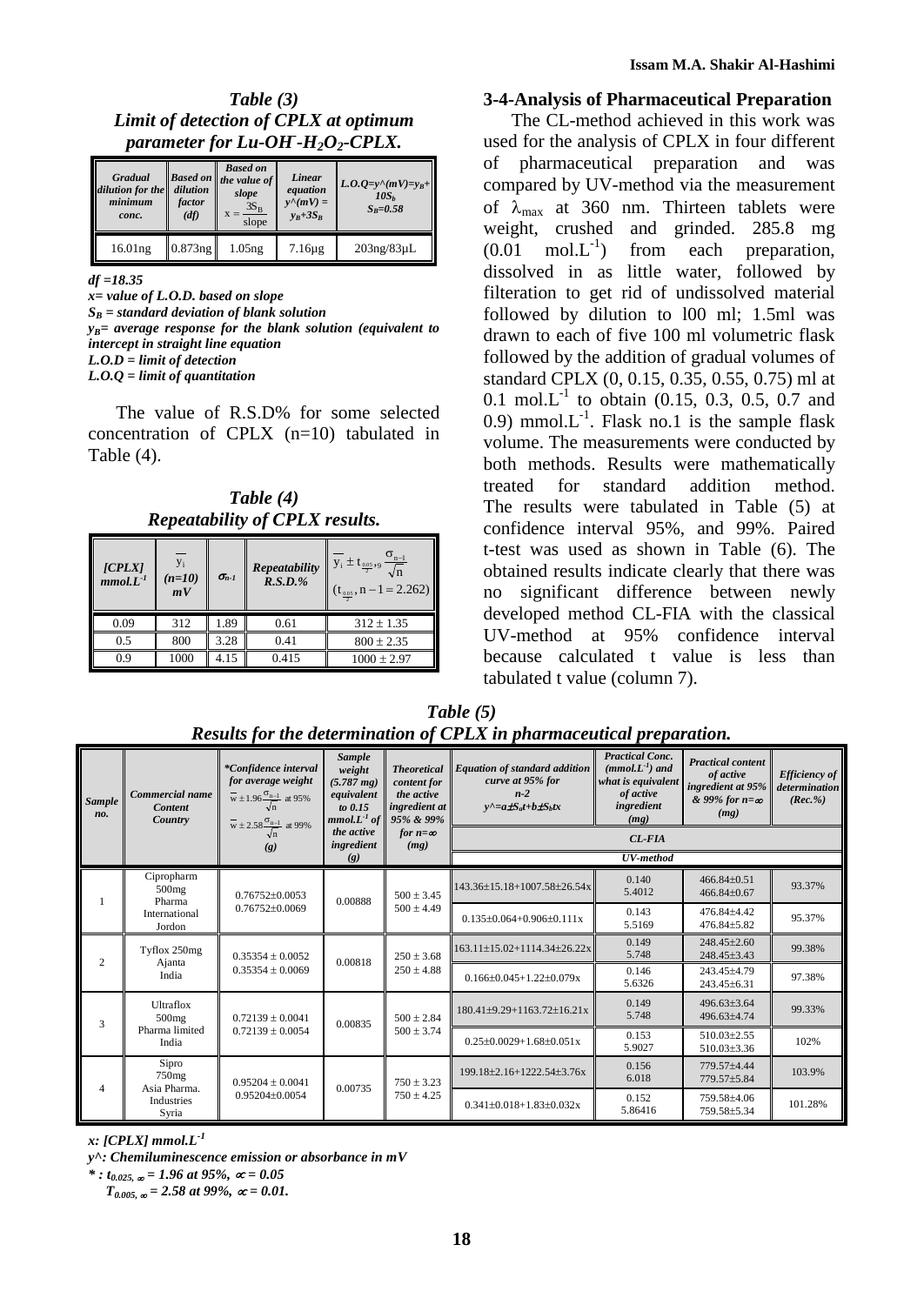*Table (6) Paired t-test results for CL-FIA with classical uv-method using standard addition method for the determination of CPLX in pharmac utical preparation.*

| <b>Sample</b>  | A moment found<br>$x(mg) \pm R.S.D$ at<br>95%                                                                                                                                                                                                                                      |                      | $\bar{xd}$<br>D |       | <b>Standard</b><br>deviation<br>of the | $t_{tab}$ , $at$<br>$95\%$ , n- | xd√n<br>$t =$<br>Sd |  |
|----------------|------------------------------------------------------------------------------------------------------------------------------------------------------------------------------------------------------------------------------------------------------------------------------------|----------------------|-----------------|-------|----------------------------------------|---------------------------------|---------------------|--|
| no.            | <b>Proposed</b><br>method<br>$CL-FIA)$                                                                                                                                                                                                                                             | $UV-$<br>method      |                 |       | different<br><b>Sd</b>                 |                                 | $n = 4$             |  |
|                | $466.84 \pm 476.84 \pm 1476.84 \pm 1476.84 \pm 1476.84 \pm 1476.84 \pm 1476.84 \pm 1476.84 \pm 1476.84 \pm 1476.84 \pm 1476.84 \pm 1476.84 \pm 1476.84 \pm 1476.84 \pm 1476.84 \pm 1476.84 \pm 1476.84 \pm 1476.84 \pm 1476.84 \pm 1476.84 \pm 1476.84 \pm 1476.84 \pm 14$<br>0.51 | 4.42                 | $-10$           |       |                                        |                                 |                     |  |
| $\overline{2}$ | 248.45 $\pm$<br>2.60                                                                                                                                                                                                                                                               | $243.45 \pm$<br>4.71 | 5               | 0.398 | 15.31                                  | $3.182 \gg 0.052$               |                     |  |
| 3              | $496.63 \pm$<br>3.64                                                                                                                                                                                                                                                               | $510.03 +$<br>2.55   | $-13.4$         |       |                                        |                                 |                     |  |
| 4              | $779.57 \pm$<br>4.44                                                                                                                                                                                                                                                               | $759.58 \pm$<br>4.06 | 19.99           |       |                                        |                                 |                     |  |

#### **Conclusion**

The proposed flow-injection sensitized CL method has a simple, rapid, inexpensive and high sensitivity for the determination of CPLX based on the luminol-OH<sup>-</sup>H<sub>2</sub>O<sub>2</sub>-CPLX system. From the experimental point of view, the manipulation is very simple, and sequential measurement was permitted with high sample frequency, up to 60 samples per hour. The proposed CL method used cheaper instruments and reagents than those of spectrophotometry, fluorometry, HPLC and other CL method with different compounds as sensitizers. The detection limit of the proposed method is better (16.01 ng/83µl) than that of uv-method  $(0.01 \text{ mmol.L}^{-1})$ , other CL methods described in the literature<sup>(27-30)</sup> in pharmaceutical preparations. The %R.S.D was <1% and good agreements were observed for all samples, which is an indication of satisfactory accuracy of the proposed method. The standard addition method was used to avoid matrix effects. The proposed method and the uv-method were applied to the determination of CPLX in four pharmaceutical preparations to determine recovery. The recovery values for CPLX was in the range of 93.37-103.9%. statistical analysis of the results using student t-test showed no significant difference at  $p=0.05$ between the performance of the two methods as regards to accuracy and precision. The proposed flow-injection CL method can be used for routine determination of CPLX in pharmaceutical preparations and biological fluids.

#### **References**

- [1] Chairman A.R.G., "Remington's pharmaceutical sciences",  $17<sup>th</sup>$  Ed., printed in the United State of America by Mack printing company Easton Pennsylvania, 1140, **1985**.
- [2] Laurence D.R. & Bennett P.N., "Clinical pharmacology",  $6<sup>th</sup>$  Ed., Churchill living stone, New York, 350, **1987**.
- [3] McEvoy GK (ed), "Drug information", American Society of health-system pharmacists, 493, **1995**.
- [4] Campion J.J., McNamara P.J. & Evans M.E., "Evolution of ciprofloxacin-resistant staphylococcus aureus in In vitro pharmacokinetic environments, Antimicrob". Agents chemotherapy, 48(12), 4733-4744, **2004**.
- [5] Nagaralli B.S., Seetharamappa J. & Melwanki M.B., "Sensitive spectrophotometric methods for the determination of amoxycillin, ciprofloxacin and piroxicam in pure and pharmaceutical formulations", J. Pharm. Biomed. Anal., 29, 859-864, **2002**.
- [6] Mostafa S., El-Sadek M. & Alla E.A., "Spectrophotometric determination of ciprofloxacin, enrofloxacin and perfloxacin through charge transfer complex formation", J. Pharm. Biomed. Anal., 27, 133-142, **2002**.
- [7] Navalon A., Ballesteros O., Blanc R. & Vilchez J.L., "Determination of ciprofloxacin in human urine and serum by solid-phase spectrofluorimetry", Talanta, 52, 845-852, **2000**.
- [8] El-Walily A.F., Belal S.F. & Bakry R.S., "Spectrophotometric and spectrofluorimetric estimation of ciprofloxacin and norfloxacin by ternary complex formation with eosin and palladium (II)", J. Pharm. Biomed. Anal., 14, 561-569, **1996**.
- [9] Wei S., Lin J., Li H. & Lin J-M., "Separation of seven fluoroquinolones by micromulsion electrokinetic chromatography and application to ciprofloxacin, lomefloxacin determination in urine", Journal of chromatography A, 1163, 333-336, **2007**.
- [10] Dincel A., Yildirim A., Caglayan F. & Bozkur A., "Determination of ciprofloxacin in human gingival crevicular fluid by highperformace liquid chromatography", Acta chromatographica, 15, 308-314, **2005**.
- [11]Zhou X., Xing D., Zhu D., Tang Y. & Jia L., "Development and application of a capillary electrophoresis-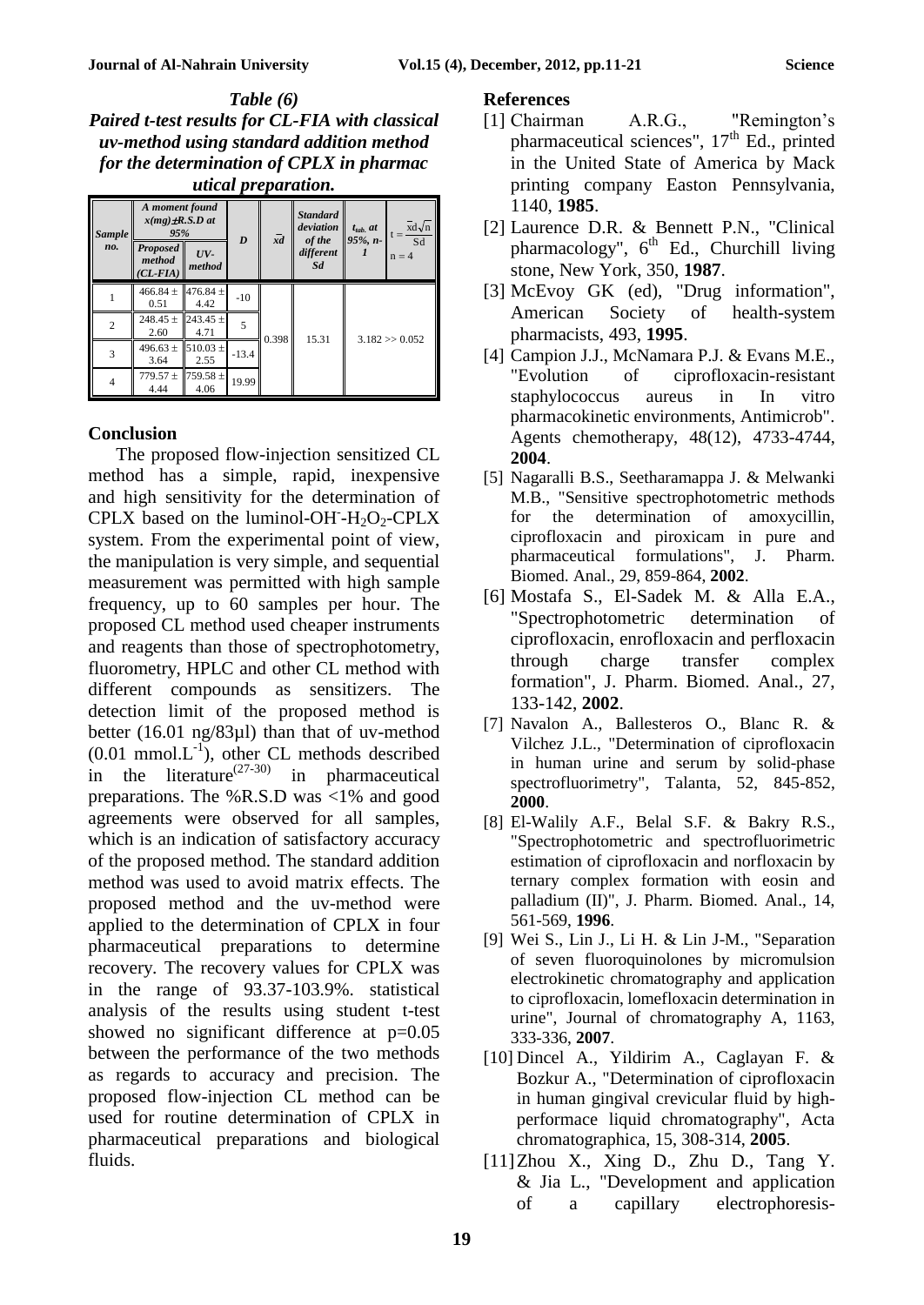electrochemiluminescence method for the analysis of enrofloxacin and its metabolite ciprofloxacin in milk", Talanta, 75, 1300- 1306, **2008**.

- [12]Barron D., Jimenez-Lozano E., Cano J. & Barbosa J., "Determination of residues of enrofloxacin and its metabolite ciprofloxacin in biological materials by capillary electrophoresis", J. Chromatogr. B, 759, 73-79, **2001**.
- [13]Roda A., Pasini P., Guardigli M., Baraldini M., Musiani M. & Mirasoli M., "Bio and Chemiluminescence in bioanalysis", Fresenius J. Anal. Chem., 366, 752-759, **2000**.
- [14]Garcia-Campana A.M. & Baeyens W.R.G., "Chemiluminescence in analytical chemistry", Marcel Dekker, Inc., New York, 15, **2001**.
- [15] Campiglio A., "Determination of naproxen with chemiluminescence detection", Analyst, 123, 1571, 1574, **1998**.
- [16]Koukli L.L., Caiokerinos A.C. & Hadjiioannou T.P., "Continuous-flow chemiluminescence determination of acetaminophen by reduction of cerium (IV)", Analyst, 114, 711-714, **1989**.
- [17]Shakir I.M.A. & Turkie N.S., "New mode of on-line: determination of hydrogen peroxide by total luminescence utilizaing the chemiluminescence energy released from luminol oxidation as internal source for irradiation of Rh-6G molecule", Iraqi J. Sci., 40A(2), 223-240, **1999**.
- [18]Shakir I.M.A. & Turkie N.S., "New mode on-line automation: in situ fluorescence. Determination of hydrogen peroxide by total luminescence utilizing the energy", Iraqi J. Sci., 41A(3), 214-230, **2000**.
- [19]Chen J.. & Fang Y., "Flow injection technique for biochemical analysis with chemiluminescence detection in acidic media", Sensors, 7, 448-458, **2007**.
- [20]Ruzicka J. & Hansen E.H., "Flow injection analysis",  $3<sup>rd</sup>$  Ed., London, 22, **1985**.
- [21]Burguera J.L., & Townshend A., "Flow injection analysis for monitoring chemiluminescence reactions", Anal. Chim. Acta, 114, 209-214, **1980**.
- [22]Capitan-Vallvey L.F., Miron M.C.V. & Acosta R.A., "Chemiluminescence

dtermination of sodium 2-mercaptoethane sulfonate by FIA using Ce(IV) sensitized by quinine", Talanta, 15, 1155-1161, **2000**.

- $[23]$ Ma Y.J., Zhou M., Jin X.Y., Zhang B.Z., Chen H. & Guo N.Y., "FIA-CL determination of ascorbic acid by use of the cerium (IV)-Rhodamine-B system", Anal. Chim. Acta, 464, 289-293, **2002**.
- [24] Sun H., LI L. & Chen X., "Flow-injection-Chemiluminescence determination of ofloxacin and levofloxacin in pharmaceutical preparation and Biological fluids", Analytical Sciences, 22, 1145- 1149, **2006**.
- [25]Murillo J.A., Molina A.A., de la Pena A.M., Meras I.D. & Giron A.J., "Resolution of ofloxacin-ciprofloxacin and ofloxacin-norfloxacin binary mixtures by flow-injection chemiluminescence in combination with partial least squares multivariate calibration", J. Fluoresc., 17, 481-491, **2007**.
- $[26]$ Sun H-W., Li L-q., Chen X-y., Shi H-m. & Lu Y-k., "Determination of norfloxacin by flow injection analysis with chemiluminescence detection", Canadian Journal of Analytical Sciences and Spectroscopy, 51(2), 100-107, **2006**.
- [27]Lang Y.D., Song J.F. & Yang X.F., "Flow-injection chemiluminescence determination of fluoroquinolones by enhancement of weak chemiluminescence from peroxynitrous acid", Anal. Chim. Acta., 510(1), 21-28, **2004**.
- [28]Rao, Tong Y., Zhang X., Luo G. & Baeyens W. R.G., "Flow-injection chemiluminescence determination of fluoroquinolones", Analytical Letters, 33(6), 1117, **2000**.
- [29]Aly F.A., Al-Tamimi S.A. & Alwarthan A.A., "Chemiluminesce determination of some fluoroquinolone derivatives in pharmaceutical formulations and biological fluids using  $[Ru(bipy)_{3}^{2+}]$ -Ce(IV) system", Talanta, 53, 88, **2001**.
- [30]Lian N., Zhao H., Sun C., Chen S., Lu Y. & Jin L., "A study on terbium sensitized chemiluminescence of ciprofloxacin and its application", Micro chemical Journal, 74, 223-230, **2003**.